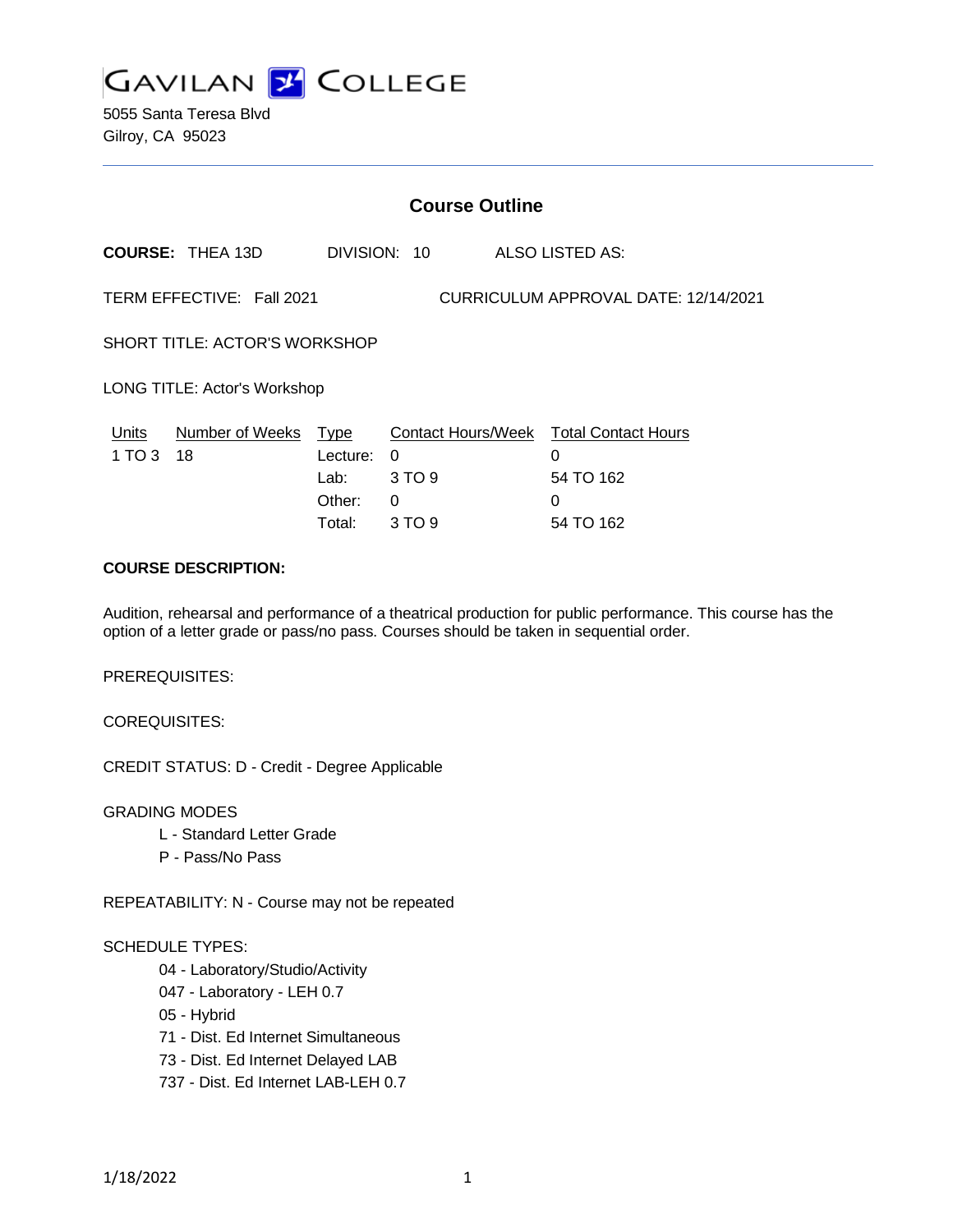## **STUDENT LEARNING OUTCOMES:**

By the end of this course, a student should:

- 1. Create, rehearse, research and perform a character in a theatrical production.
- 2. Compare and contrast the technical theatre production values in a variety of venues.

### **COURSE OBJECTIVES:**

By the end of this course, a student should:

- 1. Evaluate and analyze a script for rehearsal and performance.
- 2. Create and dramatize the behavioral life of a character in rehearsal and performance.
- 3. Apply basic skills and methods to performing a role on stage.

4. Use and maintain basic production elements such as props, costumes, and furniture to create the world of a chosen

#### **CONTENT, STUDENT PERFORMANCE OBJECTIVES, OUT-OF-CLASS ASSIGNMENTS**

Curriculum Approval Date: 12/14/2021

Note: Content of course varies depending on which production is selected.

#### 2 – 6 Hours

Introduction to the Class. Theatre and the world of the play: text and context. Topics: How to read a play text. The art of acting:

introduction to physical and vocal warm-ups.

### 4 – 12 Hours

Auditions and Casting. Understanding the casting process. Workshops on audition techniques and coldreading skills. Assignment: Memorize and rehearse a monologue for auditions.

#### 8 – 24 Hours

Forming an Ensemble. First read-through of performance text with cast. Table work with cast/class to discover the meaning of the text. Ensemble exercises to develop sense of unity within class/cast. The world of the play and author. Introduction to the history and socio-economic background of playwright/play text. The context of the play within the cannon of dramatic lit., where applicable. Student assignment: presentation on specific historic aspect/event of the play. Ex: Shakespeare's Globe theatre, Elizabethan England, Master of the Revels, etc.

#### 8 – 24 Hours

Introduction to rehearsal techniques including blocking and character development. Develop vocal and physical warm-ups. Development of character including vocal and physical adjustments. Introduction of any special skills/captivities needed for production: dance, singing, acrobatics, juggling, etc. Ex: Commedia dell'arte and the art of improvisation, masks and character work. Assignment: Write a 5-6 page character biography for your character, including education, socio-economic class, family and trade/employment.

#### 12 – 36 Hours

The text on stage: creating a believable world for the characters and audience. Rehearsal of play text continues including memorization of blocking, lines and stage business. Students master rehearsal techniques and characters. Assignment: Complete performance journal including: beat break-down for each scene, objective or goal for each beat, and a 100 word paragraph about where the character was before they enter each scene.

#### 8 – 24 Hours

Introduction to technical rehearsals. Rehearsals of the play text continue, adding supplemental technical support (lights, sound, music, special effects) as well as costumes and properties.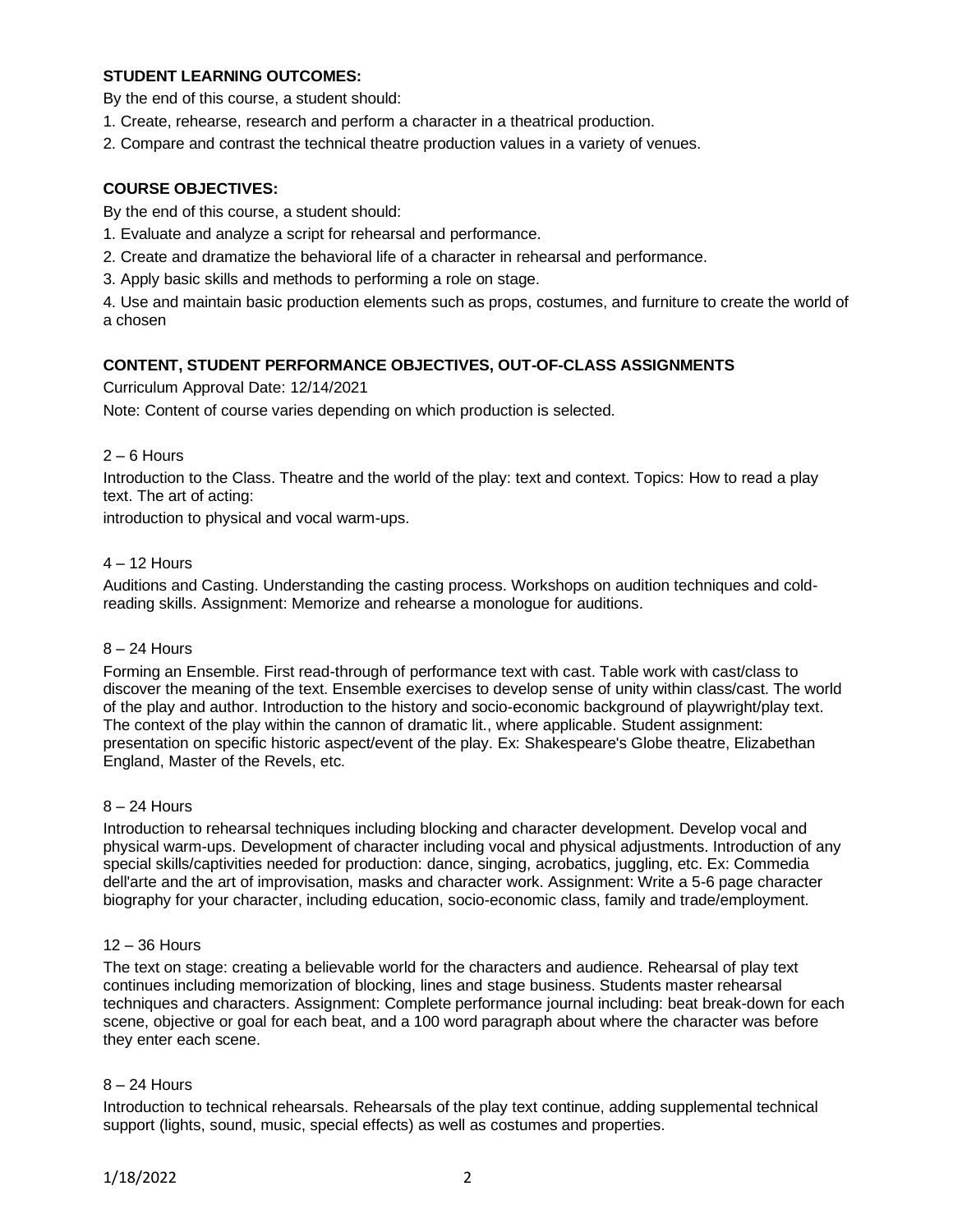10 – 34 Hours Public Performances of the play. Assignment: Performances.

2 Hours Final: Performance Journal and Critique

# **METHODS OF INSTRUCTION:**

This course requires student actors to perform a play before an audience. Instruction centers around the rehearsal and performance of the play selected for the semester. The play is produced and directed using professional standards. The director guides the production from auditions to rehearsal and performance, giving instant feedback to the ensemble of student actors.

# **METHODS OF EVALUATION:**

Writing assignments Evaluation Percent 10 Evaluation Description 10% - 20% Critique

Problem-solving assignments Evaluation Percent 10 Evaluation Description 10% - 20% Character work/journal assignments

Skill demonstrations Evaluation Percent 40 Evaluation Description 30% - 50% Class Performance/s, Performance Exams

Other methods of evaluation Evaluation Percent 40 Evaluation Description 30% - 50% Final Group Project, Participation

### **REPRESENTATIVE TEXTBOOKS:**

"The Playboy of the Golden West", M. Isabel Cruz, (currently unpublished), 2020. ISBN:

Rationale: Please Note: Each term we select and research a different play for 13 A-D. Past productions/texts include: The Taming of the Shrew (Shakespeare), Godspell, A Funny Thing Happened on the Way to the Forum and Lend Me a Tenor. Play texts are supplemented by background/history readings supplied by the instructor.

12th Grade Verified by: JLH

Different Every Night: Rehearsal and Performance Techniques for Actors and Directors: Freeing the Actor, Mike Alfreds, Nick Hern Books, 2017. ISBN: 1854599674 Rationale: This is the C-ID recommended textbook. 12th Grade Verified by: Publisher